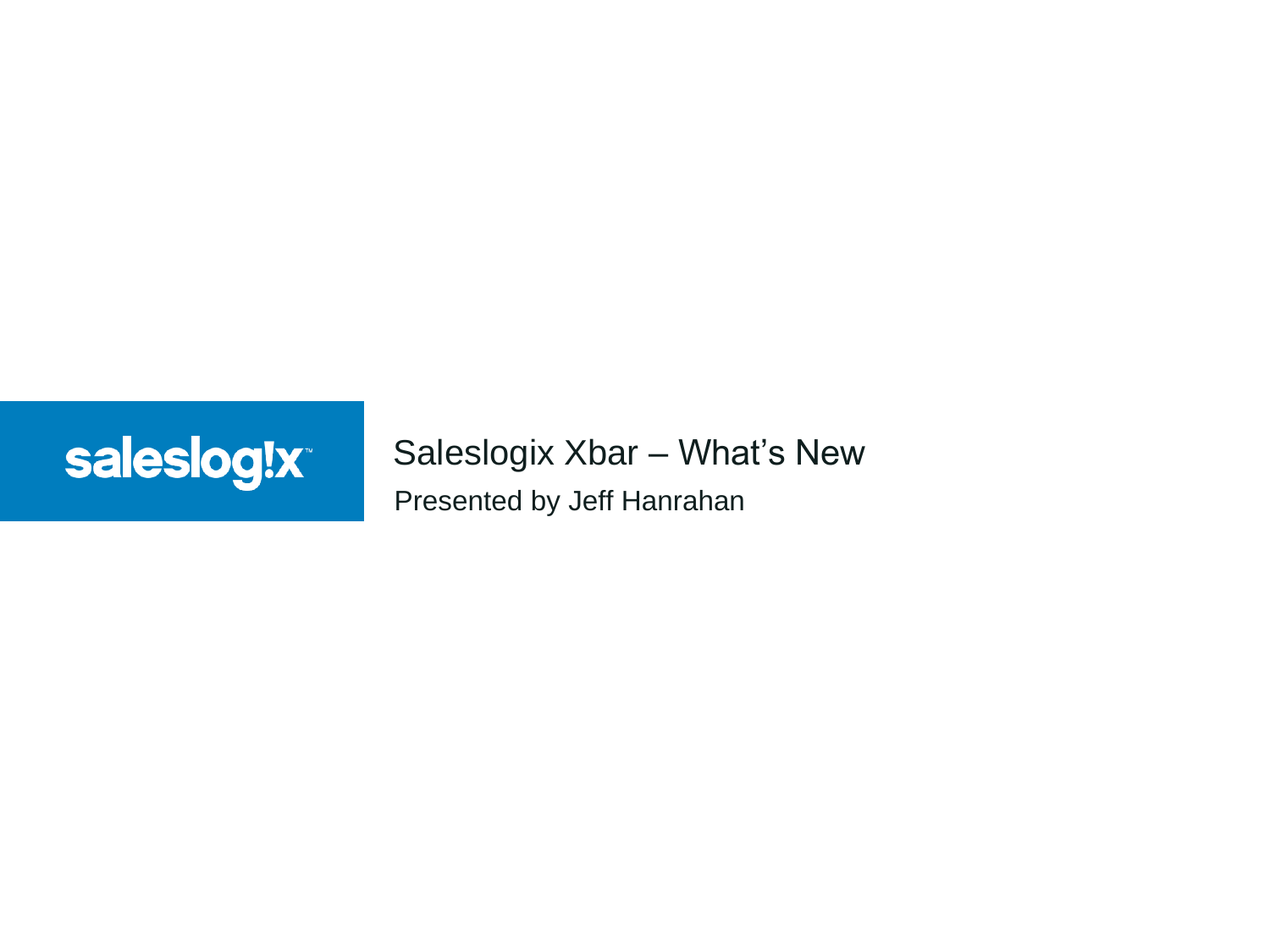

## Saleslogix Xbar Overview

- "Your CRM Inside" Strategy
- Purpose Built Application
- Developed on Sdata Framework
- Xbar Brings Work to Where User Wants to Work
- Compatibility with Saleslogix v8.0 and Up
- Operates with Outlook 2010 and 2013
	- 32-bit and 64-bit Versions of **Outlook**
- Free Add-on for Customers on *Current* Maintenance Plan



#### sw!ftpage®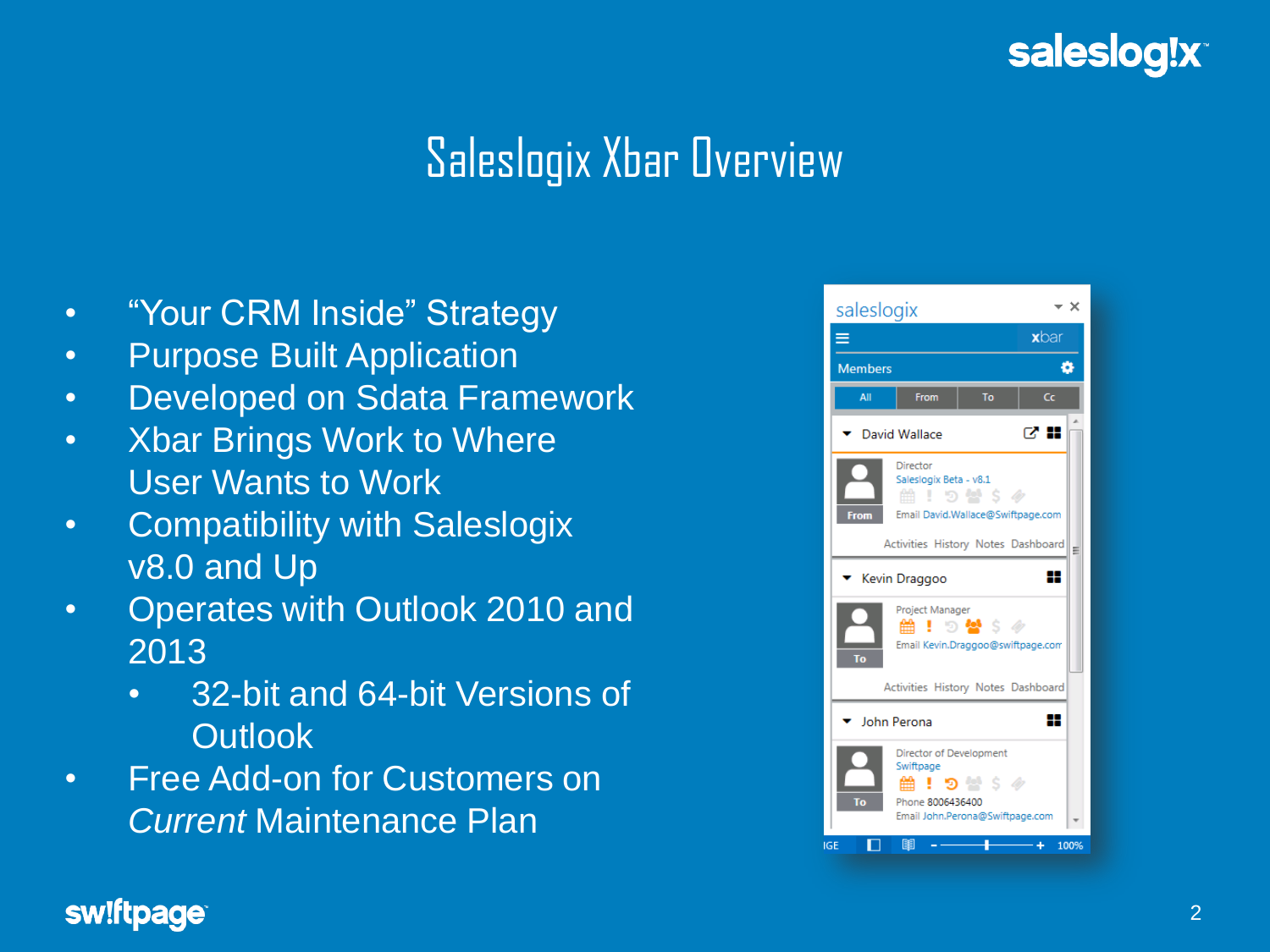## SaleslogixXbar Design/Development Stories

## saleslog!x



#### sw!ftpage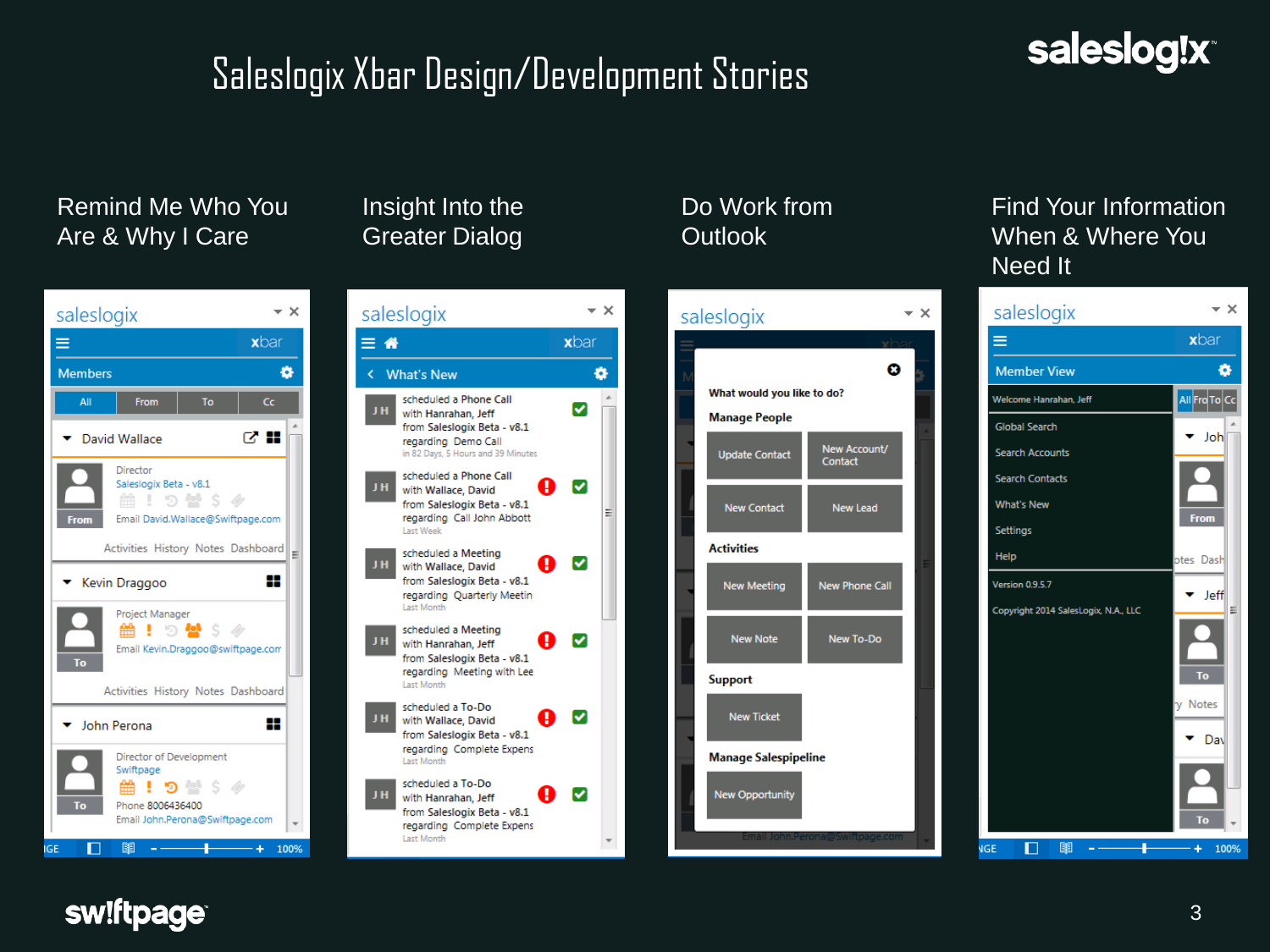# Xbar Feature Overview

### saleslog!x



#### sw!ftpage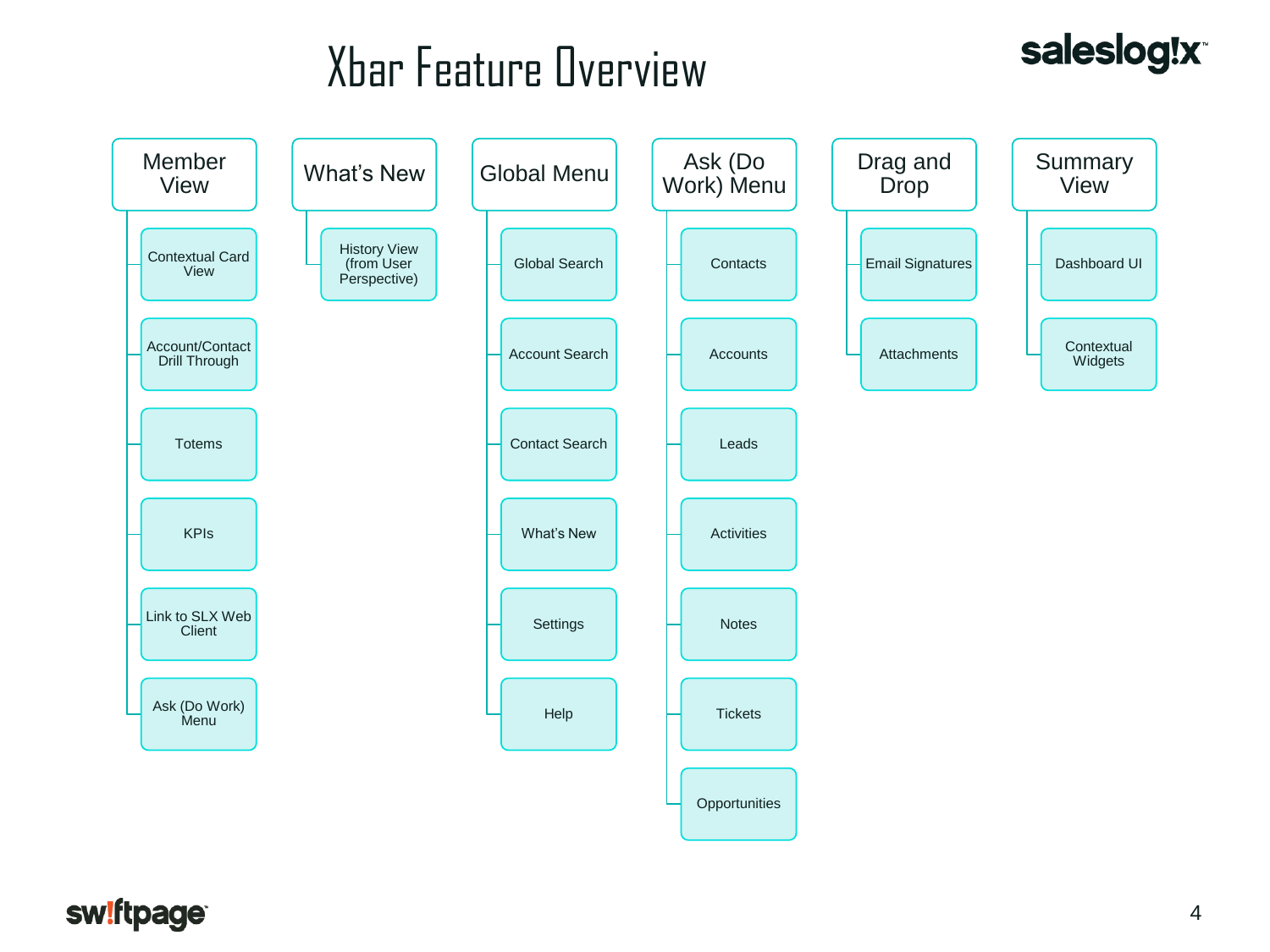## Member View

## saleslog!x

#### • Contextual Card Layout

- Contextual Information
	- Name
	- Associated Account
	- Phone Number
	- Email
- Totems
	- Pending Activities
	- Past Dues
	- History
	- Duplicate Contact, Lead, or User Profiles
	- Open Opportunities
	- Open Tickets
- Tabs
	- Activities
	- History
	- Notes
	- Dashboard
		- KPIs
- Link to SLX Web Client
- Ask (Do Work) Menu
- Corresponds to the Xbar Story of Remind Me Who You Are and Why I Care
	- Provides Context to Help User Problem Solve
	- Gives ability to Improve Efficiency and Take Action Fast



| saleslogix                                                                                      |                                                                                                              | - x       |
|-------------------------------------------------------------------------------------------------|--------------------------------------------------------------------------------------------------------------|-----------|
| ≡                                                                                               |                                                                                                              | xbar      |
| <b>Members</b><br>o                                                                             |                                                                                                              |           |
| All                                                                                             | From<br>To                                                                                                   | Cc        |
| 명 전<br>David Wallace                                                                            |                                                                                                              |           |
| Director<br>Saleslogix Beta - v8.1<br>19營54<br>Email David.Wallace@Swiftpage.com<br><b>From</b> |                                                                                                              |           |
| Activities History Notes Dashboard<br>Ξ                                                         |                                                                                                              |           |
| 88<br>Kevin Draggoo                                                                             |                                                                                                              |           |
| To                                                                                              | Project Manager<br><b>! 5형 \$ <math>\phi</math></b><br>Email Kevin.Draggoo@swiftpage.com                     |           |
|                                                                                                 | Activities History Notes Dashboard                                                                           |           |
| ┺<br>John Perona                                                                                |                                                                                                              |           |
| To                                                                                              | Director of Development<br>Swiftpage<br><b>曲!つ曇ゟ∥</b><br>Phone 8006436400<br>Email John.Perona@Swiftpage.com |           |
| <b>IGE</b>                                                                                      | 圍                                                                                                            | 100%<br>٠ |

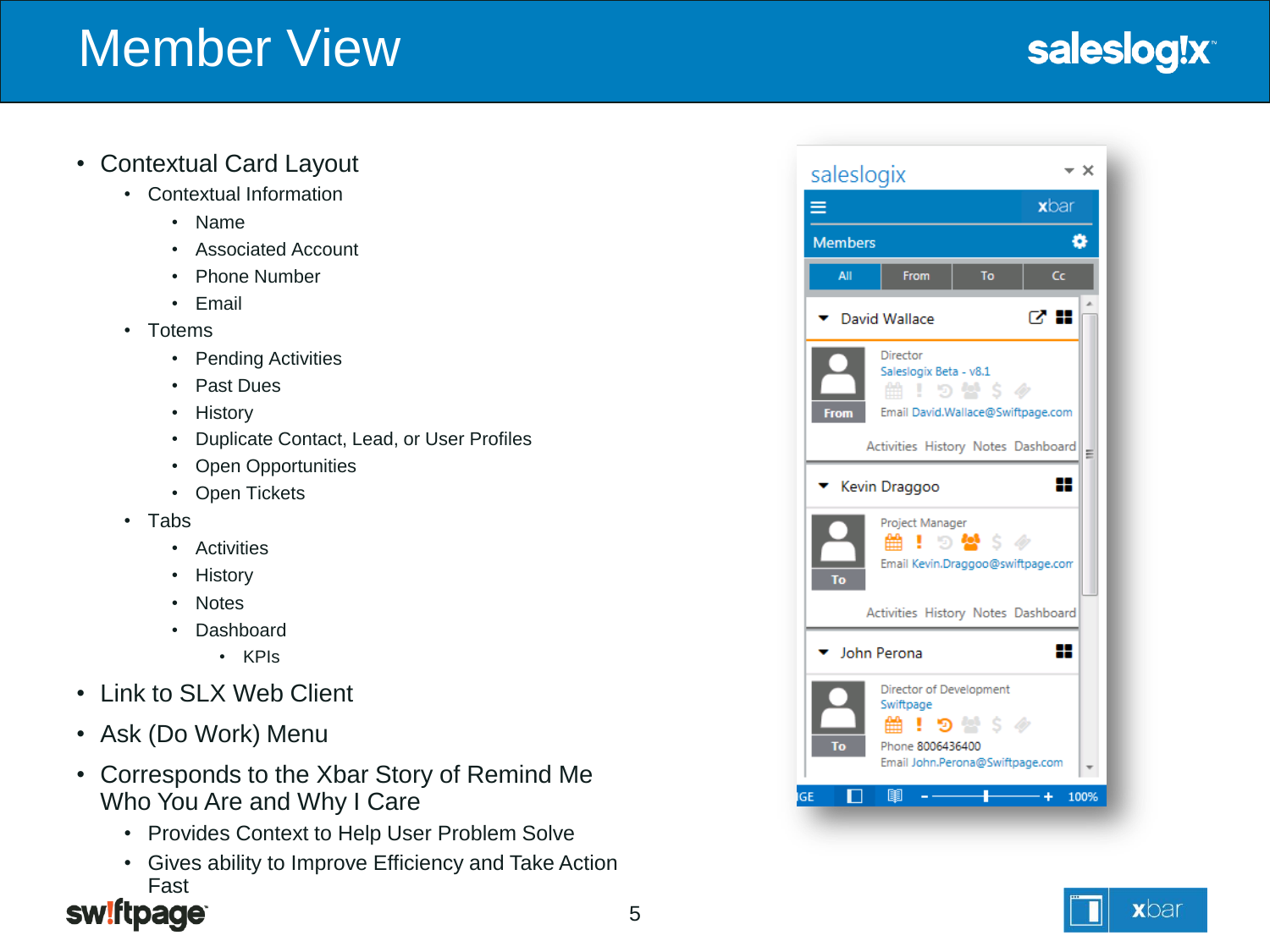# What's New (View)

## saleslog!x

- Review Past Items Based On User Perspective
	- Notes
	- History
	- Activities
- Similar to Mobile UI
	- String of Text to Give You **Summary**
- Social Thread Feel
- Icons
	- Past Due Exclamation Point
	- Check Complete Activity



### sw!ftpage<sup>®</sup>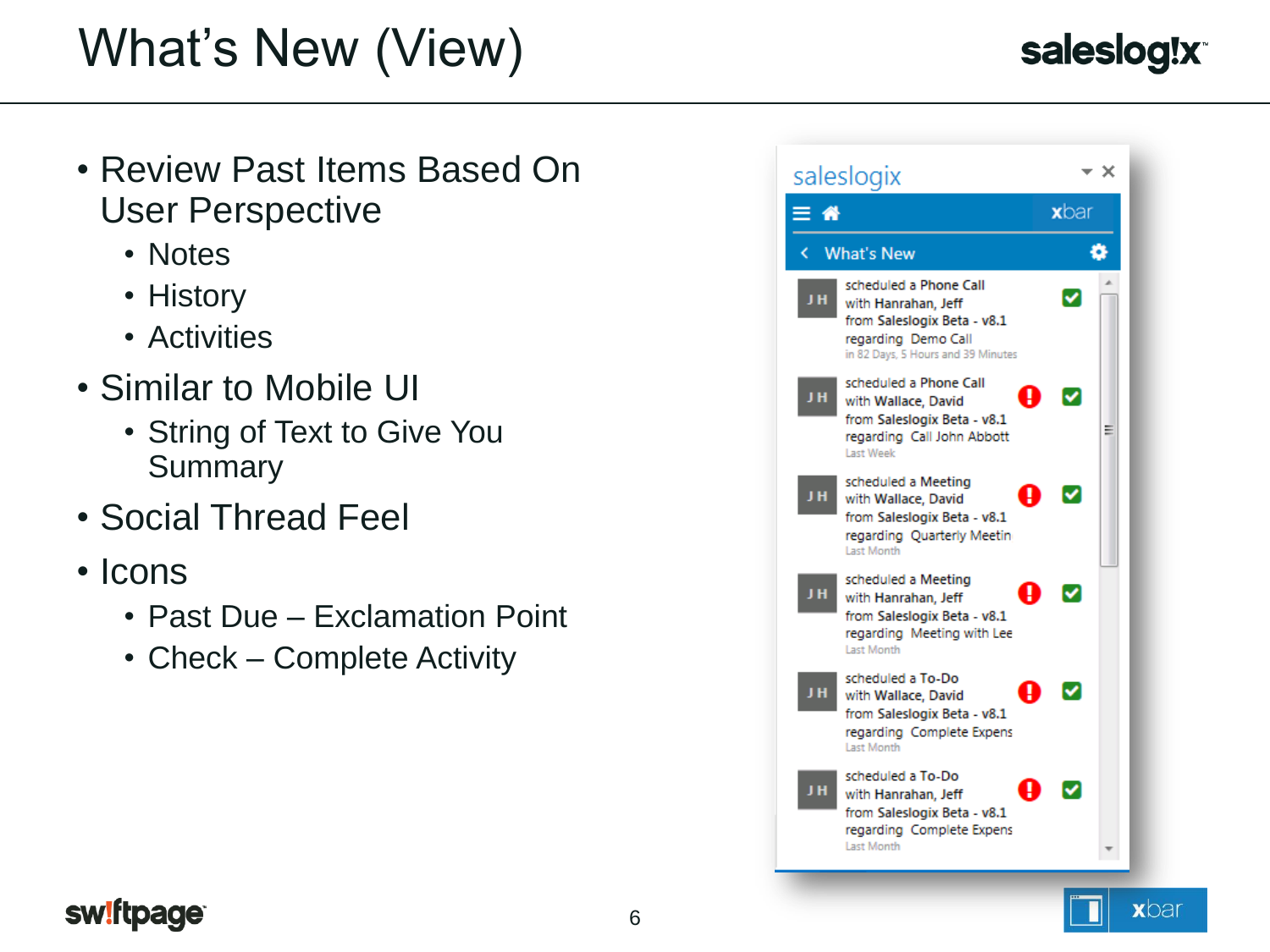## Global Menu

## saleslog!x

- Similar to Mobile Client UI
- Global Search
	- Contact, Lead, and Account **Centric**
- Contact-Level Search
- Account-Level Search
- What's New Accessibility
- Settings
	- Configure URLs
	- Configure Login Credentials
- Help
	- Quick Tips





### sw!ftpage<sup>®</sup>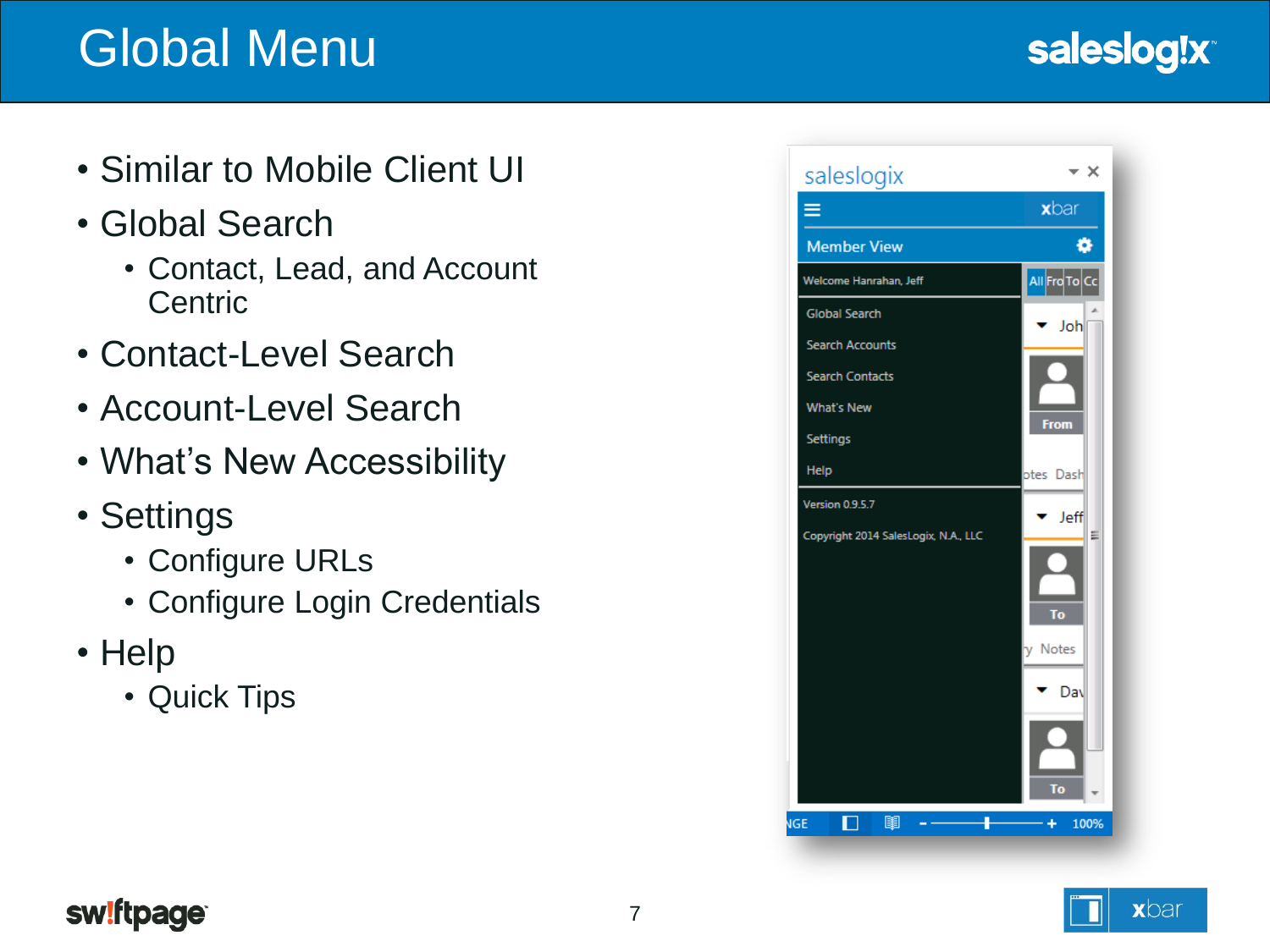# Ask (Do Work) Menu





- Do Work With:
	- Contacts
	- Accounts
	- Leads
	- Activities
	- Notes
	- Tickets
	- Opportunities
- Create/Modify

#### sw!ftpage

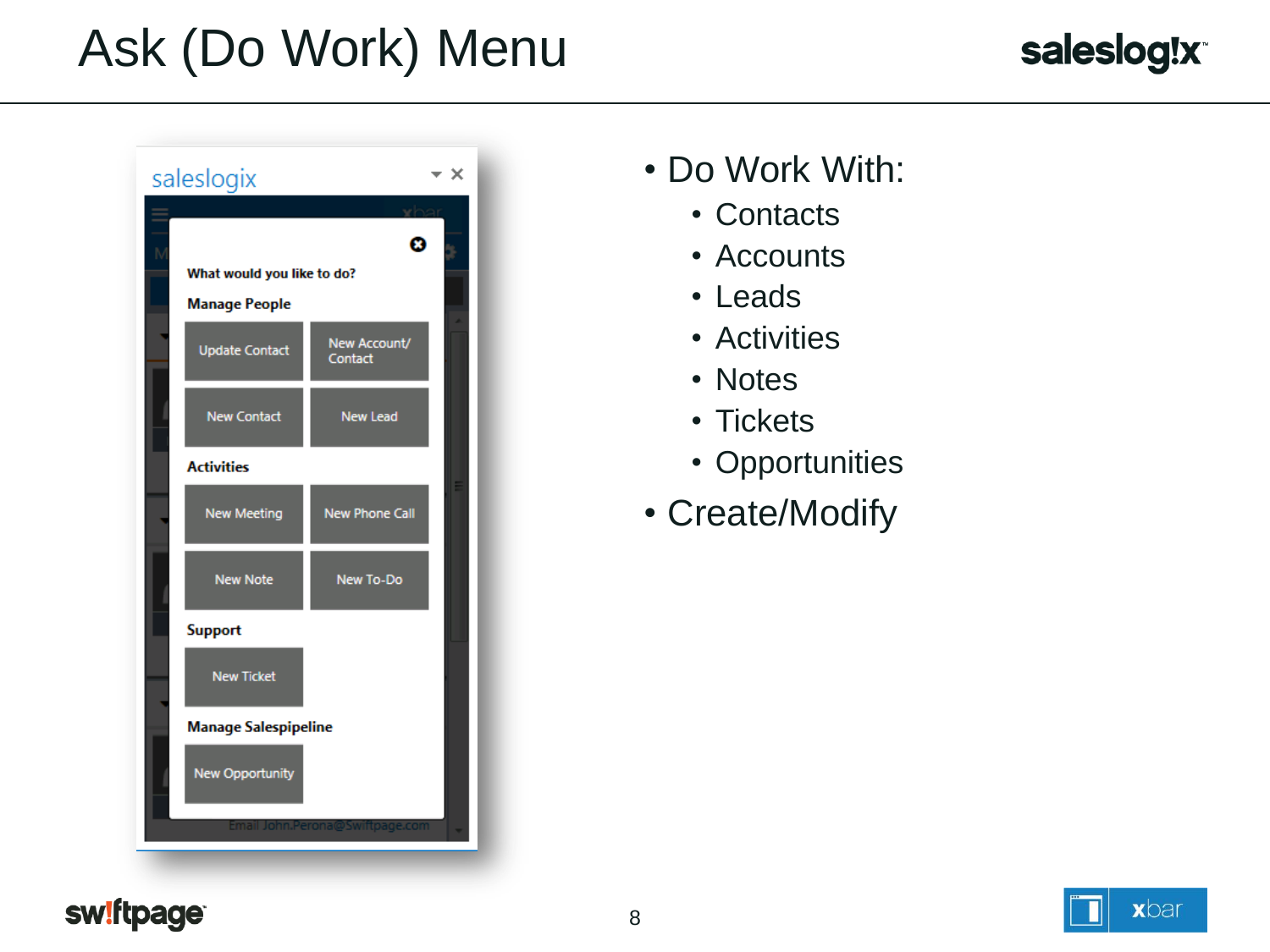## Drag and Drop

- Email Signatures
- Drag and Drop to Detail/Edit Views
- Attachments
	- From Email to Xbar
	- From Desktop to Xbar
- Drag and Drop to Create/Modify
	- Contact
	- Account
	- Lead
	- Ticket
	- Opportunity





#### sw!ftpage<sup>®</sup>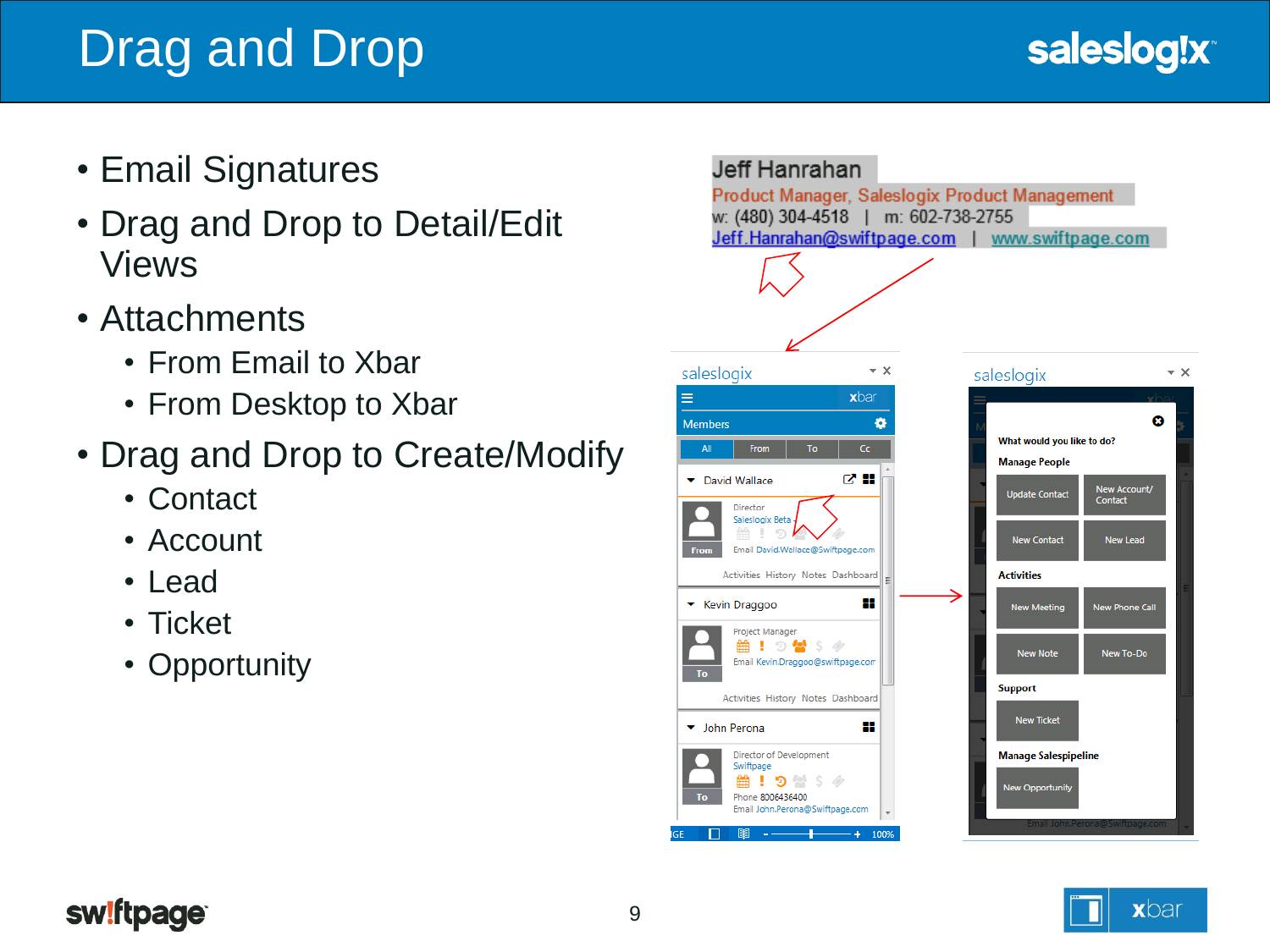# Summary View





- Dashboard UI
- Summary Views
	- Contact Perspective
	- Account Perspective
	- Lead Perspective
	- User Perspective
- Widget
	- Contextual Information
	- Insight into Different Entities
		- Activities
		- Tickets
		- Opportunities
		- Attachments

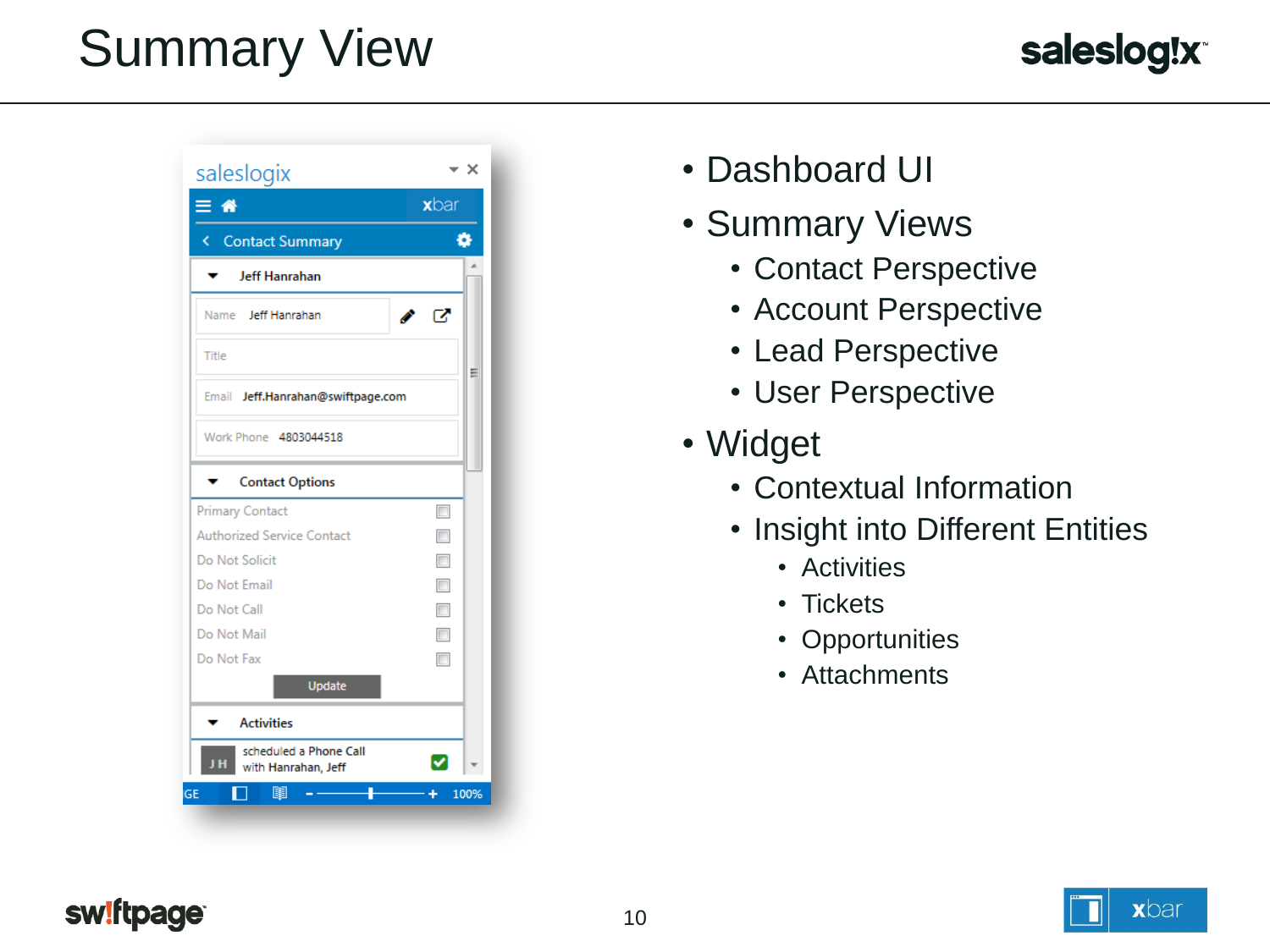# **Compatibility**



- Compatibility Criteria
	- Saleslogix v8.0 and up
	- Windows 7 and 8
	- Outlook 2010 and 2013
		- 32-bit and 64-bit Outlook Versions
	- Must Be on a *Current* Maintenance Plan